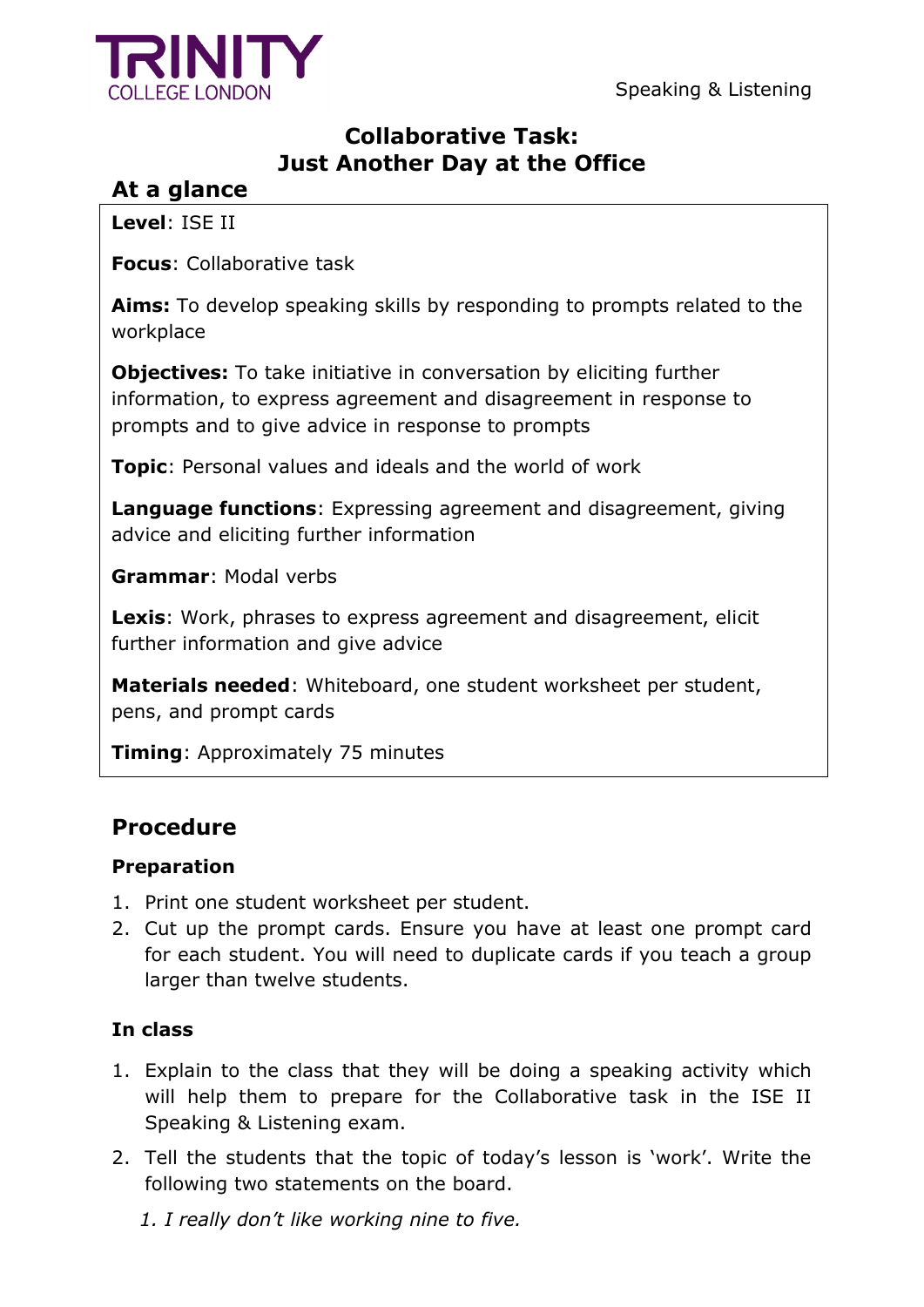

*2. I don't think requiring people to work nine to five is productive.*

Elicit from the students which statement is more an opinion and which one is a dilemma. Explain to the students that in the Collaborative task of the exam the examiner reads a prompt that expresses an opinion or a dilemma and the candidate needs to find out more information and keep the conversation going for four minutes.

3. Write on the board: '*the five questions of a good journalist'* and elicit what they may be.

Answer key: *Who? What? Where? Why? How?*

4. Write the following prompt on the whiteboard:

*I love working with my colleagues but dealing with the customers I find a lot harder.* 

Read the prompt out loud. Tell the students to use the five questions of a good journalist to ask **you** what may have happened. Encourage the students to ask as many questions as possible until the background of the story is clear.

- 5. Write '*background story'* on the whiteboard and tell the students that the background story is what may have happened to the speaker before the dilemma occurred or before the speaker arrived at his/her opinion. Tell the students that in this part of the ISE Speaking & Listening exam, they need to find out what the background story is by asking the examiner questions.
- 6. Hand out the student worksheet. Tell the students that they are going to complete Task A. Elicit the meaning of 'deadline' and 'divide'. Ask the students, in pairs, to come up with a background story for each prompt. Tell them that they can use the five questions of a good journalist for this. Monitor and assist if necessary.
- 7. Put the students in new pairs. Tell them to take turns reading out a prompt. The other student asks questions until the full background story is clear. Carry out feedback as a group.
- 8. Ask the students to carry out Task B. Elicit the meaning of 'take criticism'. Tell students to work alone this time and ask them to write one sentence in response to each opinion in which they either agree or disagree with the opinion. Monitor and correct errors. After the students have finished, ask students to read out the responses and ask other students which prompt it is a response to. Write useful phrases used for agreeing and disagreeing on the board. For example:

*In my opinion,...*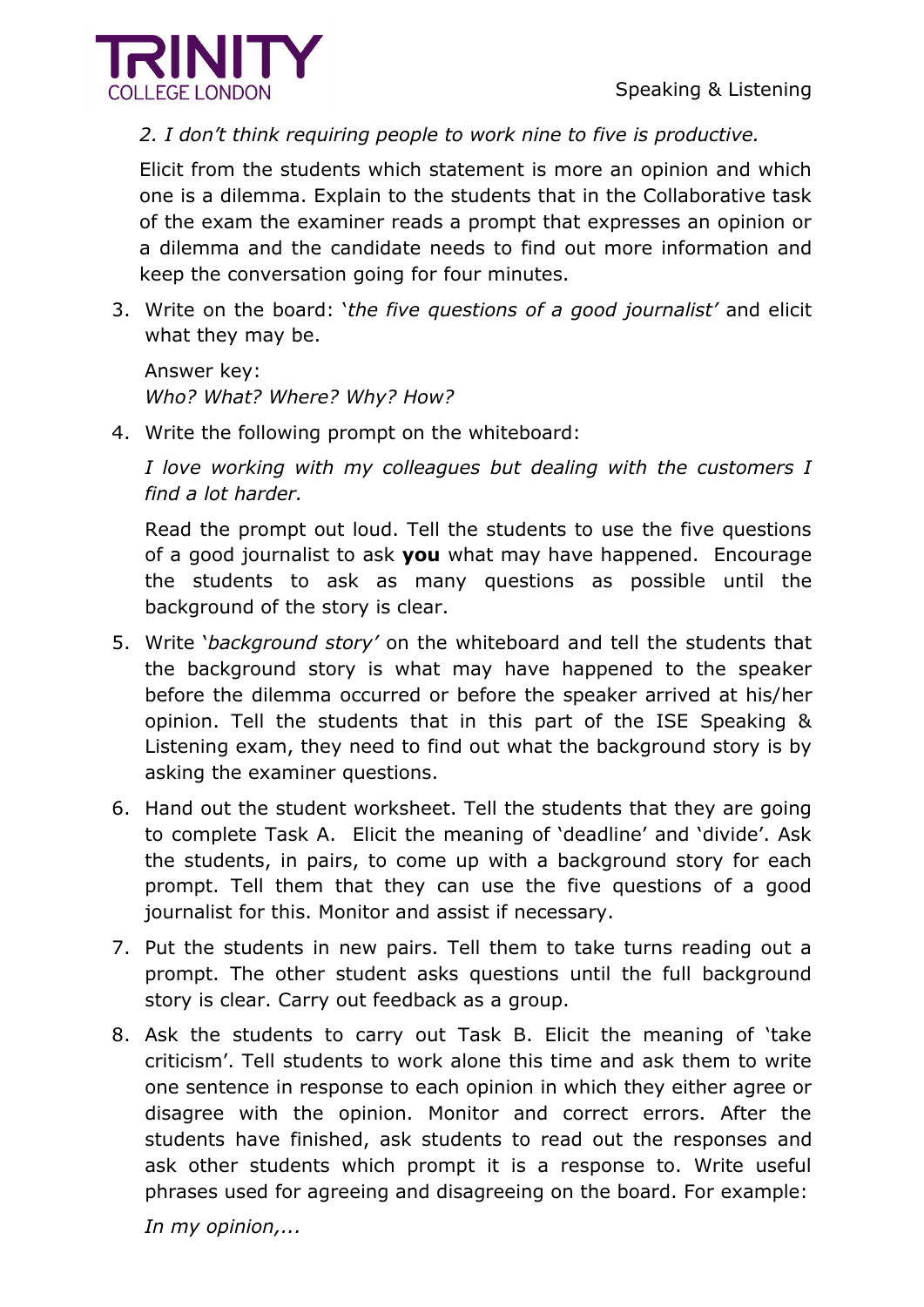

*In my view,... From my point-of-view,... I do not totally agree with this because... I see what you mean but I think that... I see where you are coming from, but to be honest I don't think...*

9. Elicit from the students different ways to give advice and write them on the board. For example:

```
If I were you,... 
You should,...
You shouldn't...
You'd better...
You ought to... 
Why don't you...
```
- 10.Tell the students to carry out Task C. Ask the students to work in pairs and discuss pieces of advice they could give for each dilemma. Monitor and assist if necessary. Carry out feedback as a group.
- 11.Write the following words and phrases on the whiteboard and ask students to discuss their meaning in pairs:

*gossip, office hours, messy, appreciate*

Carry out feedback in open-class.

- 12.Tell the students that these words are used in the prompts. Give each student one prompt card. Tell the students that they have one minute to think of a background story.
- 13.Ask all of the students to stand up and stand in two lines facing each other (eight students on each side for example or ten students on each side). Ask the students in the first line to read out their prompt to their partner. Tell the other students that they need to ask questions to find out more information, give advice and agree or disagree.
- 14.After a few minutes, ask the students in the second line to move one spot. The last student in the row moves to the first spot (similar to a conveyor belt). Now, tell the students in the second line to read out their prompt and their new partner responds. Repeat this until everyone has worked with at least four different partners.
- 15.Monitor and collect errors in a notebook for group error correction later.
- 16.Carry out group feedback and ask two or three students to read out loud a prompt and elicit responses from the class. Tell the students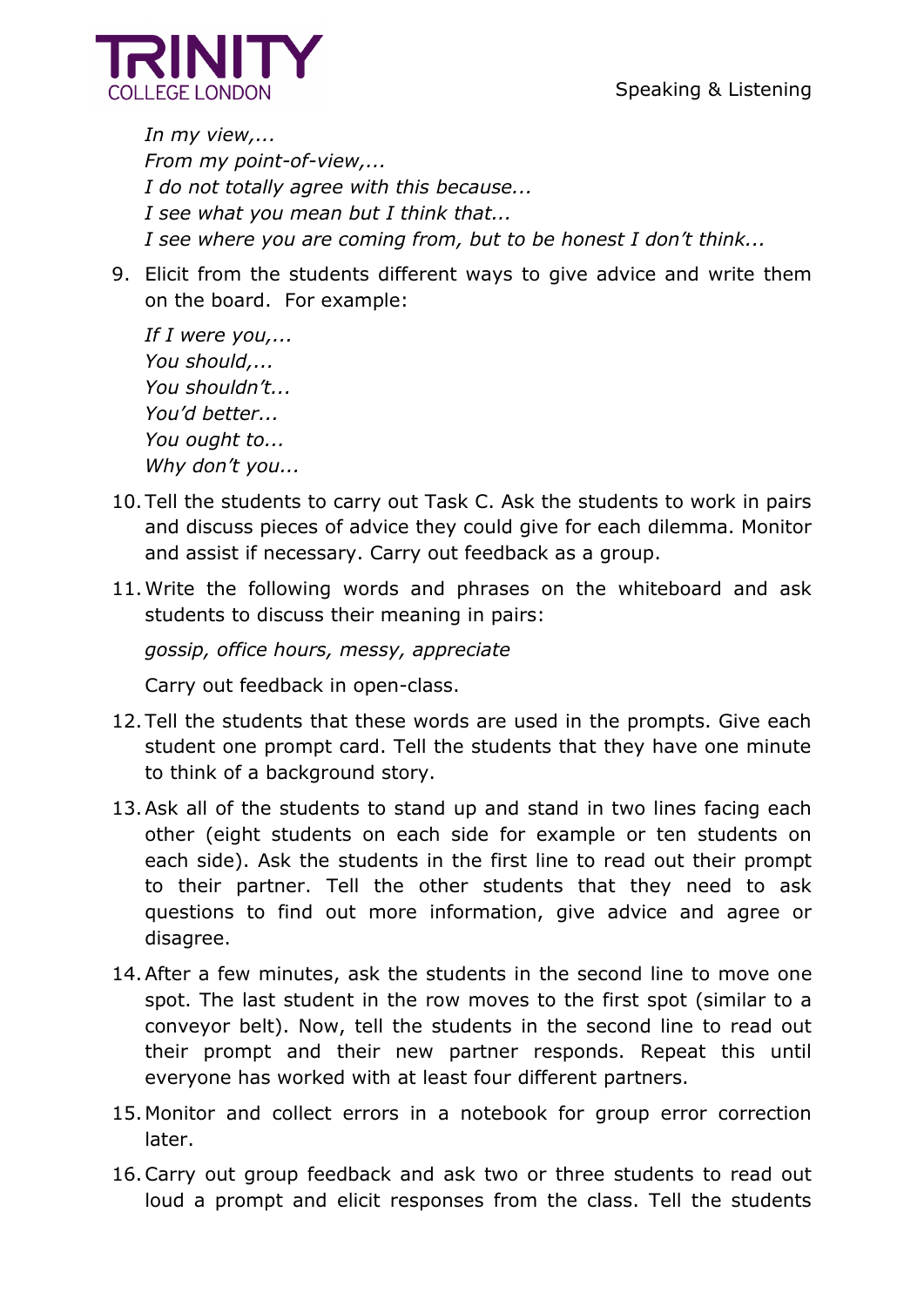



how well they have completed the task. Tell them what they are doing well and what they still need to improve on.

- 17.Write out on the board a number of the incorrect sentences that you heard. Ask the students to discuss the errors with their partner and then carry out feedback in open-class.
- 18.Tell the students they can prepare for this part of the ISE Speaking & Listening exam by practising with another student. Tell them to alternate the examiner role after four minutes. Tell them to select in advance at least three phrases they are planning to use in the conversation.

### **Extension activity**

Ask the students to write their own work-related prompt and think of a background story. Ask them to work with a partner. One student reads out the prompt and the other student responds.

#### **Further support activity**

Ask weaker students to use the same prompt for Tasks A-C.

#### **After class**

Ask the students to swap their prompt and ask them to think of a background story, advice and reasons to agree or disagree with the prompt. Ask the students to report back in the next class.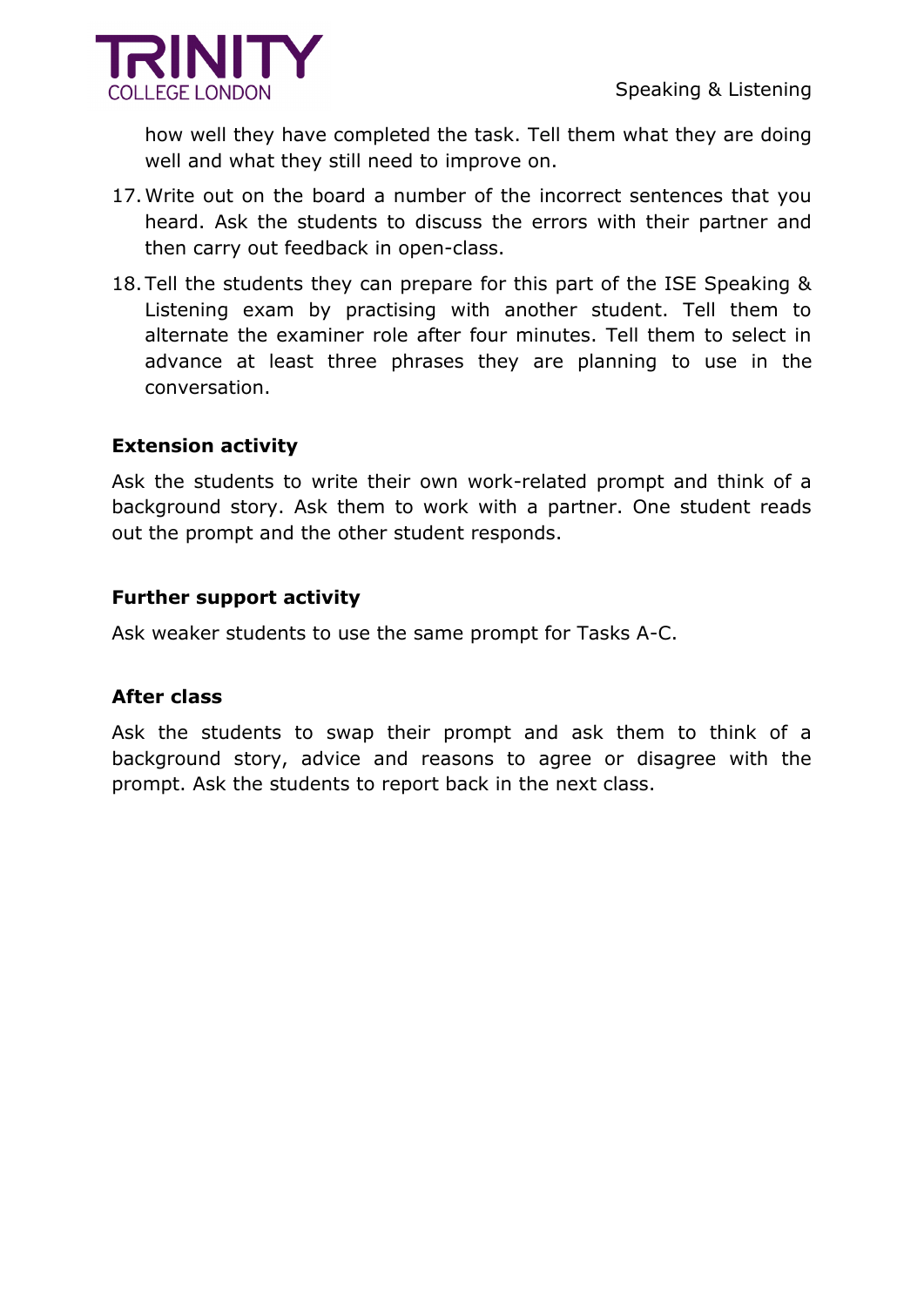

### **Student Worksheet**

# **Collaborative Task: Just Another Day at the Office**

### **Task A**

**Work with a partner and come up with a background story for each prompt. Use the questions: Who? What? Where? Why and How? to guide you.** 

- 1. I've built a successful career without ever having gone to university. I believe in the university of life.
- 2. I prefer working to strict deadlines.
- 3. There is a big divide between the different departments in our office.

### **Task B**

### **Read the opinions and write a reply in which you either agree or disagree.**

- 1. Young people nowadays can't take criticism.
- 2. After a certain age, it is just too difficult to learn a new skill.

### **Task C**

### **Talk to your partner. What advice could you give to someone facing the following dilemmas?**

- 1. I don't think that working in an office really suits me.
- 2. I'm thinking of looking for a new job.
- 3. I think my new colleague is more talented than me. My manager also seems to like him more than me.